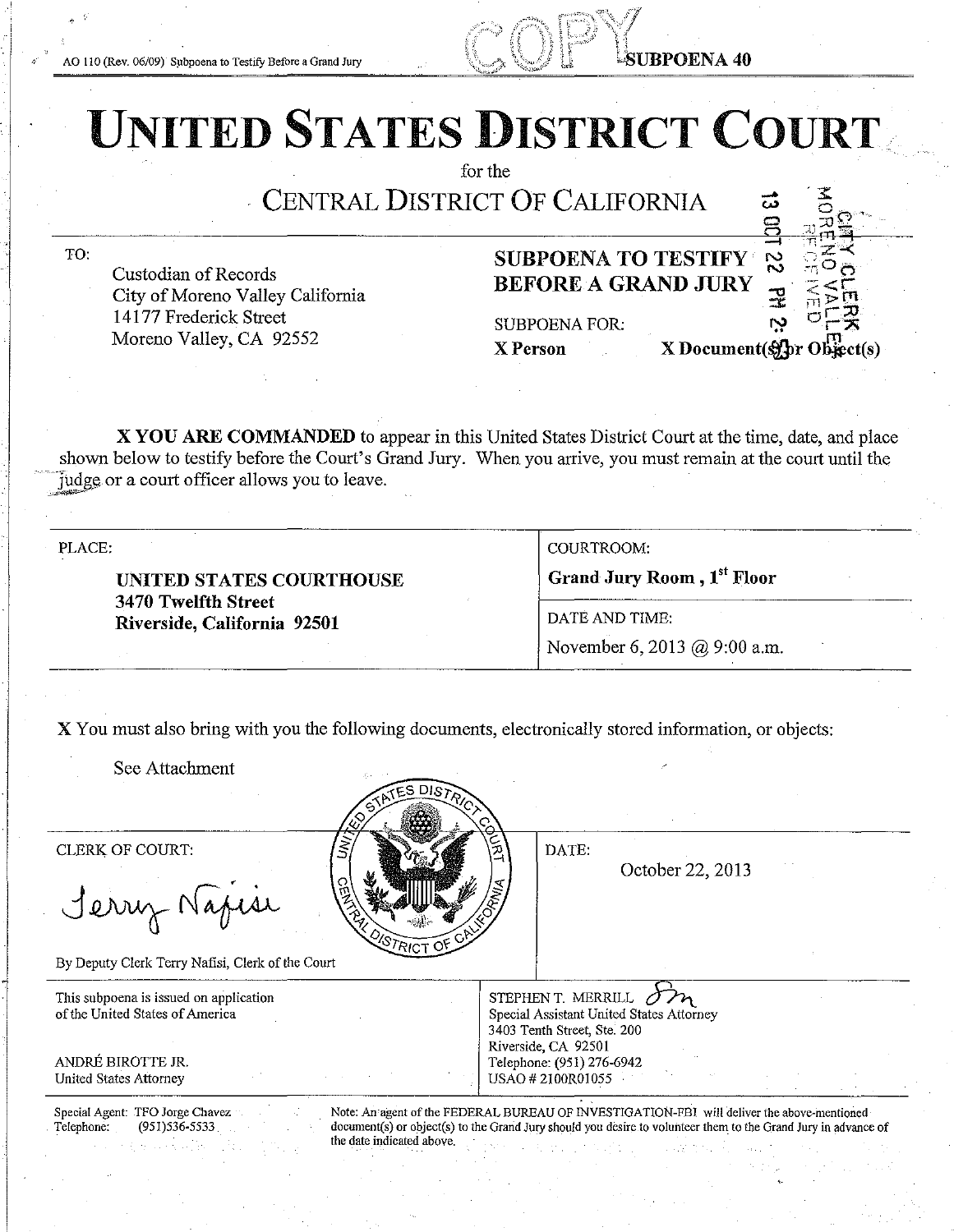#### I **ATTACHMENT TO GRAND JURY SUBPOENA**

**City Hall, City of Moreno Valley, California** 

#### **I. DEFINITIONS AND INSTRUCTIONS**

 $\mathbb{L}$  $\mathbb{I}$ 

> 1. "Document" means each and every writing, of whatever nature, whether an original, a draft, or a copy, however produced, reproduced or stored, whether manually, mechanically, electronically, electromagnetically or otherwise, and each and every tangible thing from which information can be processed or transcribed. Non-identical copies are deemed to be separate documents.

> a. The term "document" includes, but is not limited to, e-mails, letters, telegrams, telexes, facsimiles, contracts, agreements, memoranda, receipts, calendars, diaries, appointment books, personal files, telephone messages and message logs, notes, schedules, work sheets, books, pamphlets, summaries, proposals, photographs, ledgers, statements, files, invoices, billing information, notebooks, verifications of assets, financial statements and other compilations of financial data, work papers, bank statements and associated bank records, checks, records of wire transfers or cash payments, charts, graphs, research material, prospectuses, registration statements, and computer printouts and other computer generated writings, or any similar item.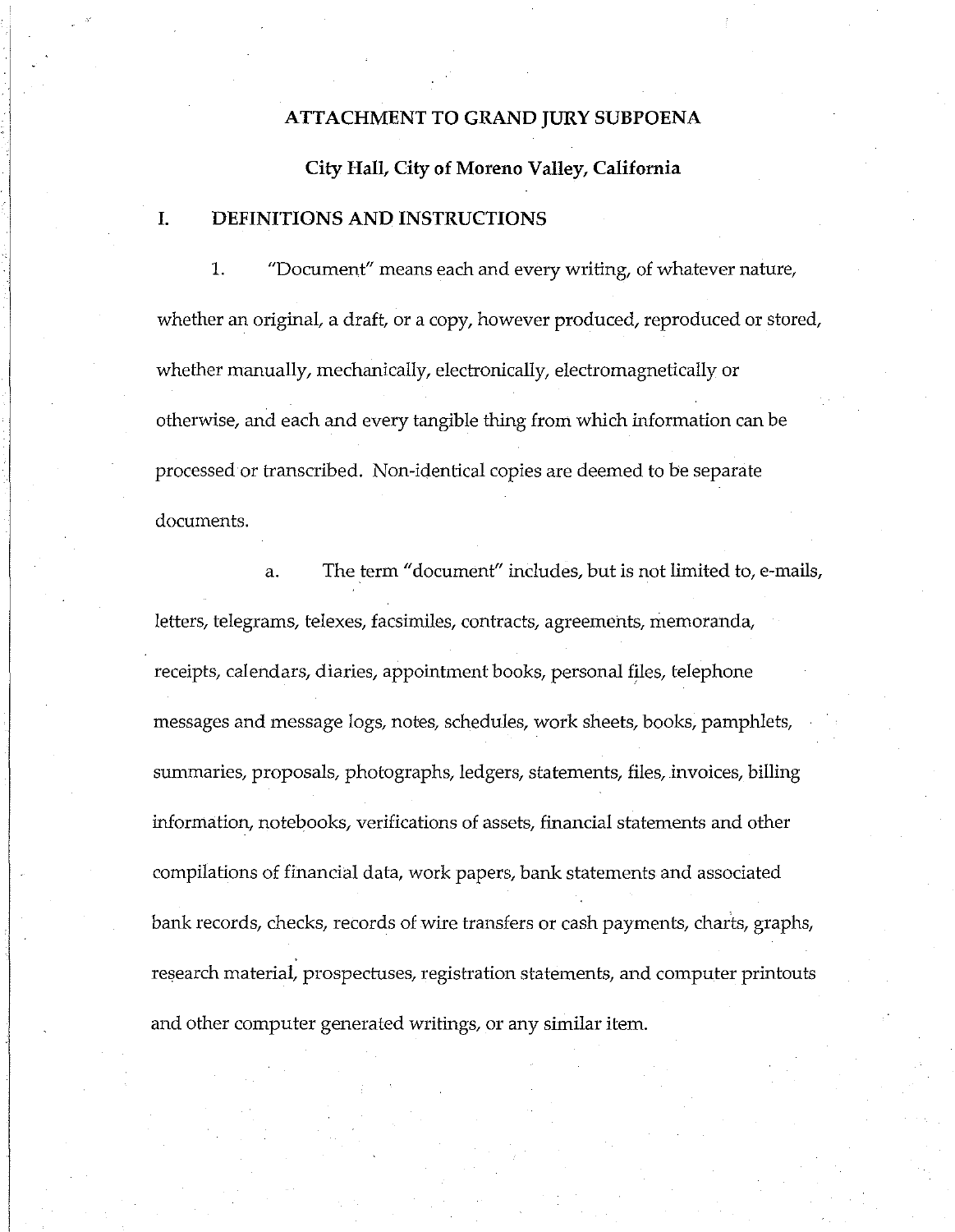b. The term "document" includes all such material now in your possession, custody or control, including each and every document that is under your control but is not in your immediate possession.

2. For the purpose of this Subpoena and all document requests contained herein, "relating to" a given subject means "concerning," "constituting," "containing," "embodying;'' "reflecting," "identifying," "stating," "referring to," "mentioning," or "evidencing," in whole or in part, the given subject matter.

3. "You" and "your" means your organization and entity, including all divisions, departments, agencies, and offices, and all officers, employees, and agents thereof.

4. Relevant Time Period: All responsive documents dated or prepared from January 1, 2008 to the present shall be produced.

5. Modifications: No modifications will be made to the terms of this Subpoena except in writing.

· 6. Privilege Log: All documents for which you claim any privilege shall be segregated, maintained and not destroyed, and specifically and individually identified on a privilege log to be produced at the time of production with the following descriptors: (a) control numbers for the page range; (b) date; (c) author; (d) addressees/recipients; (e) format; (f) name of

-2-